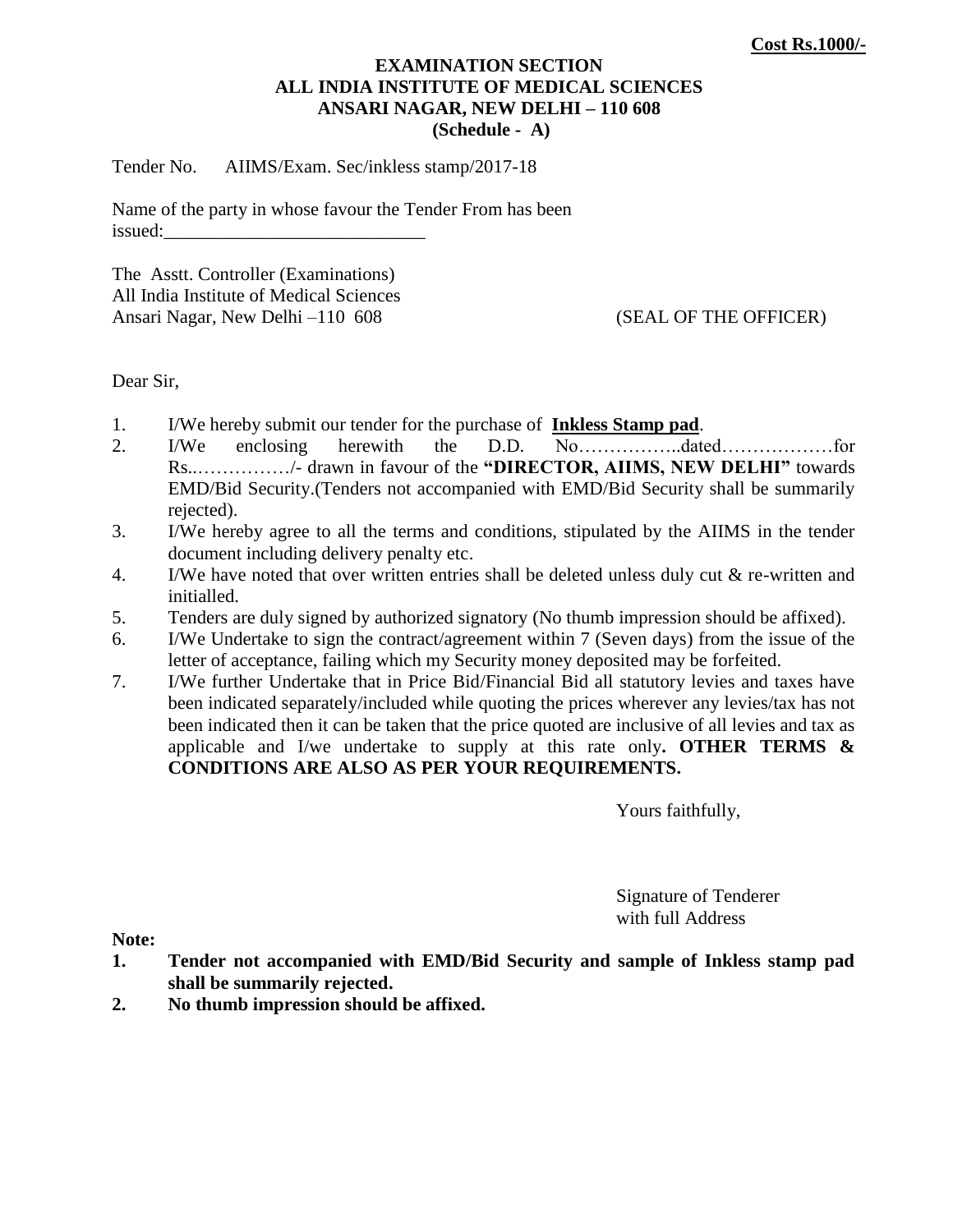#### **ALL INDIA INSTITUTE OF MEDICAL SCIENCES (EXAMINATION SECTION) (SCHEDULE –‗B')**

| Tender Ref. No.    | : AIIMS/Exam Sec/Inkless Stamp Pad/2016-17                        |
|--------------------|-------------------------------------------------------------------|
| Subject            | : Purchase of Inkless Stamp Pad on two years rate contract basis. |
| Date of Submission | : up to 17th March, $2017$ at 12.00 Noon                          |
| Date of Opening    | : 17th March, 2017 at 3.00 PM                                     |
|                    |                                                                   |

- 1. Tender should be addressed to the **Asstt. Controller (Examinations), Examination Section, 1st Floor, Convergence Block, All India Institute of Medical Sciences, Ansari Nagar, New Delhi – 110608** and be submitted to the Examination Section,AIIMS under sealed cover failing which the tender shall be rejected. Terms and conditions for supply should invariably be indicated otherwise would be taken on its face value. The rates may only be quoted in the Price Bid/Financial Bid (Schedule "C") failing which the tender(s) will be rejected.
- 2. The specification of Inkless Stamp pad is as under:

| Sl.No. | <b>Name of Items</b>                                                                                      |  |  |  |
|--------|-----------------------------------------------------------------------------------------------------------|--|--|--|
| 1.     | Inkless stamp pad with non-smudgy ink to capture thumb impression                                         |  |  |  |
|        | <b>Size:</b> Approximately $2-2\frac{1}{2}$ inchdiameter or diagonal                                      |  |  |  |
|        | <b>Colour of Ink and impression: Black and permanent</b>                                                  |  |  |  |
|        | <b>Durability:</b> Long lasting                                                                           |  |  |  |
|        | <b>Other Features</b> : No labels on Inkless Stamp Pad and packing                                        |  |  |  |
|        | Note: All bidders may please visit the Examination Section to<br>examine the sample of Inkless stamp pad. |  |  |  |

3. The Tender should invariably be submitted in Two BID system containing Two parts as detailed below:

PART – I :- TECHNO-COMMERCIAL BID IN ONE SEALED COVER PART –II :- PRICE BID/FINANCIAL BID IN ONE SEALED COVER

Both the sealed Envelopes should then be put within outer cover indicating thereon:

- i) Reference No. of the Tender: \_\_\_\_\_\_\_\_\_\_\_\_\_\_\_\_\_\_\_\_\_\_\_\_\_\_\_\_\_
- ii) Tender regarding:
- iii) Due date for submission of the tender
- iv) Due date for opening of the tender\_\_\_\_\_\_\_\_\_\_\_\_\_\_\_\_\_\_\_\_\_\_\_\_\_\_
- v) Name of the firm:

# **NOTE:-**

PLEASE NOTE THAT **PRICES SHOULD NOT BE INDICATED IN THE TECHNO-COMMERCIAL BID**. THE PRE-QUALIFICATION DOCUMENTS INCLUDING E.M.D./BID SECURITY AS REQUIRED IN THE TENDER DOCUMENT SHOULD INVARIABLE BE ACCOMPANIED WITH THE TECHNO-COMMERCIAL BID.

\_\_\_\_\_\_\_\_\_\_\_\_\_\_\_\_\_\_\_\_\_\_\_\_\_\_\_\_\_\_\_\_\_\_\_\_\_\_\_\_\_\_\_\_\_\_\_\_\_\_\_\_\_\_\_\_\_

TENDERS SUBMITTED WITHOUT FOLLOWING TWO–BID SYSTEM PROCEDURE AS MENTIONED ABOVE WOULD BE SUMMARILY REJECTED.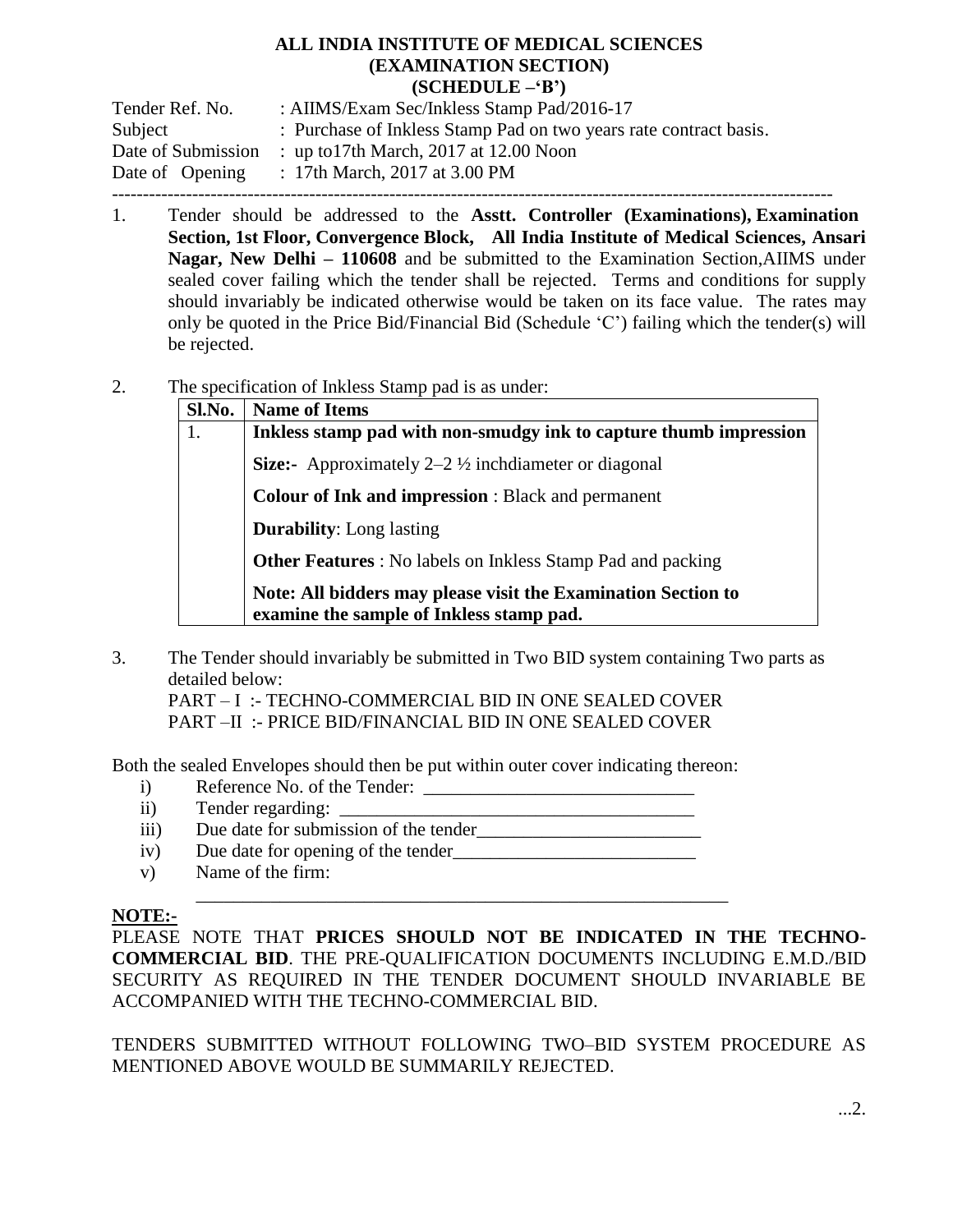- 4. The tenderer should give rates, showing taxes, if any, and levies, packing forwarding and insurance charges separately giving full breakup details with a sample of the Inkless Stamp Pad. THE INSTITUTE IS NOT AUTHORIZED TO ISSUE 'C/D FORMS'. Tender not confirming to these requirements shall be rejected and no correspondence will be entertained whatsoever.
- 5. THIS TENDER DOUCMENT IS NON-TRANSFERABLE.
- 6. The tenderers should take care that the rates and amounts are written in such a way that interpolation is not possible; no blanks should be left which would otherwise, make the tender rejected.
- 7. The tendered rates should be kept open for a period of two years from the date of the award of contract.
- 8. The average turnover in the respective field should not be less than the **1 crore per year during the last three years**.
- 9. Rates for only the best quality inkless stamp pad (as per specifications) should be quoted. No account rates of different qualities i.e. A, B, C  $\&$  D should be quoted. The items that have been quoted as per different qualities (in contravention to the specifications)will not be considered at all.
- 10. Quotations received after the last date of submission or without adhering to the above instructions will be out rightly rejected.
- 11. In case of delay in supplying the material as per specifications and Terms & Conditions within the stipulated time limit, 5% of the amount from the bill will be deducted as penalty for first time. If delay is more than one week, the security amount will be forfeited and decision of Dean (Exams) in this regard will be binding & final.
- 12. The approved vendor shall ensure timely supply as per approved sample and rates during the currency of the rate contract (except Govt. levy) failing which action like forfeiture of Performance Security and removal of their name from the list of approved vendors at AIIMS shall be taken. The vendor will also submit an**Undertaking (on an non-judicial stamp paper of Rs.10/- & attested by notary)** to this effect, invariably as under failing which their quotation will not be considered for evaluation:

**―I/We will supply the rate contact items under subject rate contract timely in accordance with tender specifications and approved master sample during the currency of rate contract failing which my Performance Security may be forfeited and**  my name may be removed from the list of contracts at AIIMS".

- 13. Delivery prospects with definite date of delivery at destination taking into cognizance transit facilities must be indicated.
- 14. Each Tender should be accompanied with an EMD/Bid Security amounting to **Rs. 50,000/**  by way of Demand Draft drawn in favour of "DIRECTOR, AIIMS, NEW DELHI", failing which the Tender shall not be considered for acceptance and will be out rightly rejected. EMD/Security deposited against other tenders cannot be adjusted or considered for this tender. No interest is payable on EMD/Bid Security.
- 15. In case of non supply of material within the due date i.e. within the date of delivery, the Dean ( Exams.), Examination Section, AIIMS, New Delhi will have the right toimpose penalty like forfeiture of performance security and removal of the name from the listof the contract and resort to risk purchase in full or part thereof at his/her discretion, his/her decision shall be final and binding. The price difference will be recovered from the defaulting firm.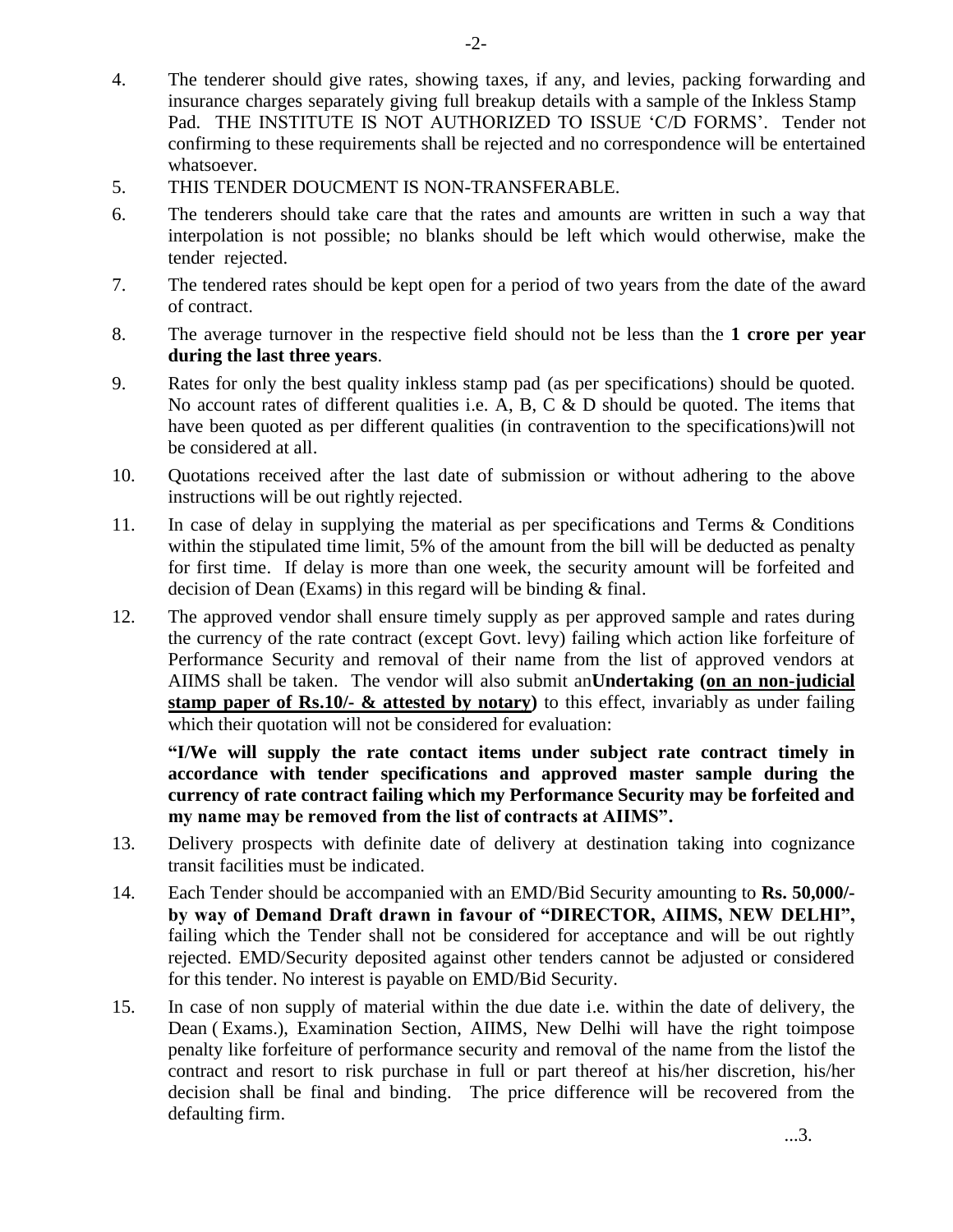- 16. The successful tenderer shall furnish **the Performance Security for Rs.1,00,000/- in the form of Bank Guarantee for performance of the contract from any Indian Nationalized Bank/Scheduled Bank in favour of Director, AIIMS, New Delhi and it shall be valid for 27months from the date of issue of Rate contract** , failure to furnish Performance Security in time would entail forfeiture of Earnest Money deposited by the firm & the cancellation of the contract and removal of name of firm from the list of contractors.
- 17. In case the firms do not supply the items within date of delivery, AIIMS will have the right to make risk purchase for the window period requirement from next lowest firm or from open market till finalization of the next rate contract. The difference of price will be recovered from the Performance Security of the approved vendor without giving any notice.
- 18. Excise duty & other such stating levy imposed by the Govt. of India from time to time will be authorized extra on demand with adequate proof thereof.
- 19. The Dean (Exams.), Examination Section, AIIMS, New Delhi shall be the final authority to reject full or any part of the supply which is not confirming to the specification and other terms and conditions.
- 20. No payment shall be made for rejected material. The tenderer would remove rejected items within two weeks of the date of rejection at their own cost and replace immediately. In case these are not removed these will be disposed off in a manner as deemed fit by the authorities at the risk and responsibility of the suppliers without any further notice.
- 21. Tenderer submitting tenders would be considered and accepted all the terms and conditions. No inquiries verbal or written shall be entertained in respect of Acceptance or rejection of the tender.
- 22. **TENDER SHALL BE REJECTED IF THE COPY OF SALES TAX REGISTRATION CERTIFICATE (now called as VAT) IS NOT FURNISHED. FIRM SHALL FURNISH A CERTIFICATE ON THEIR FIRM'S LETTER HEAD STATING THAT UPTO DATE RETURNS HAVE BEEN FILED AND THERE ARE NO DUES WITH THE CONCERNED DEPARTMENT. FIRMS WILL ALSO SUBMIT THE COPIES OF SUCH RETURNS (LATEST) SUBMITTED TO THE DEPARTMENT OF TRADE & TAXES. SALES TAX/VAT AND OTHER STATUTORY LEIVES SHOULD BE SHOWN SEPARATELY AND SHOULD NOT BE INCLUDED IN THE BASIC PRICE OTHERWISE, IT WILL NOT BE CONSIDERED**.
- 23. The average consumption of Inkless Stamp Pad at Examination Section for the year 2015-16 was approx. 4000 in one instalment. However, t he quantity shown above, can be increased or decreased to any extent depending upon the actual requirement.
- 24. Any action on the part of the tender to influence anybody in the said Institute will be taken as an offence and the tender submitted by the firm will subsequently be rejected.

# 25. **FALL CLAUSE, NON-BLACKLISTING CERTIFICATE AND BUSINESS FOR A PERIOD OF AT LEAST LAST 2 YEARS CERTIFICATE.**

i) The price charged for the Inkless stamp pad under the reference, by the supplier shall in no even exceed the lowest price at which the supplier the Inkless stamp pad of same identical description to any other person/organization / Institution during the currency of the contract as per fall clause adhered by D.G.S&D.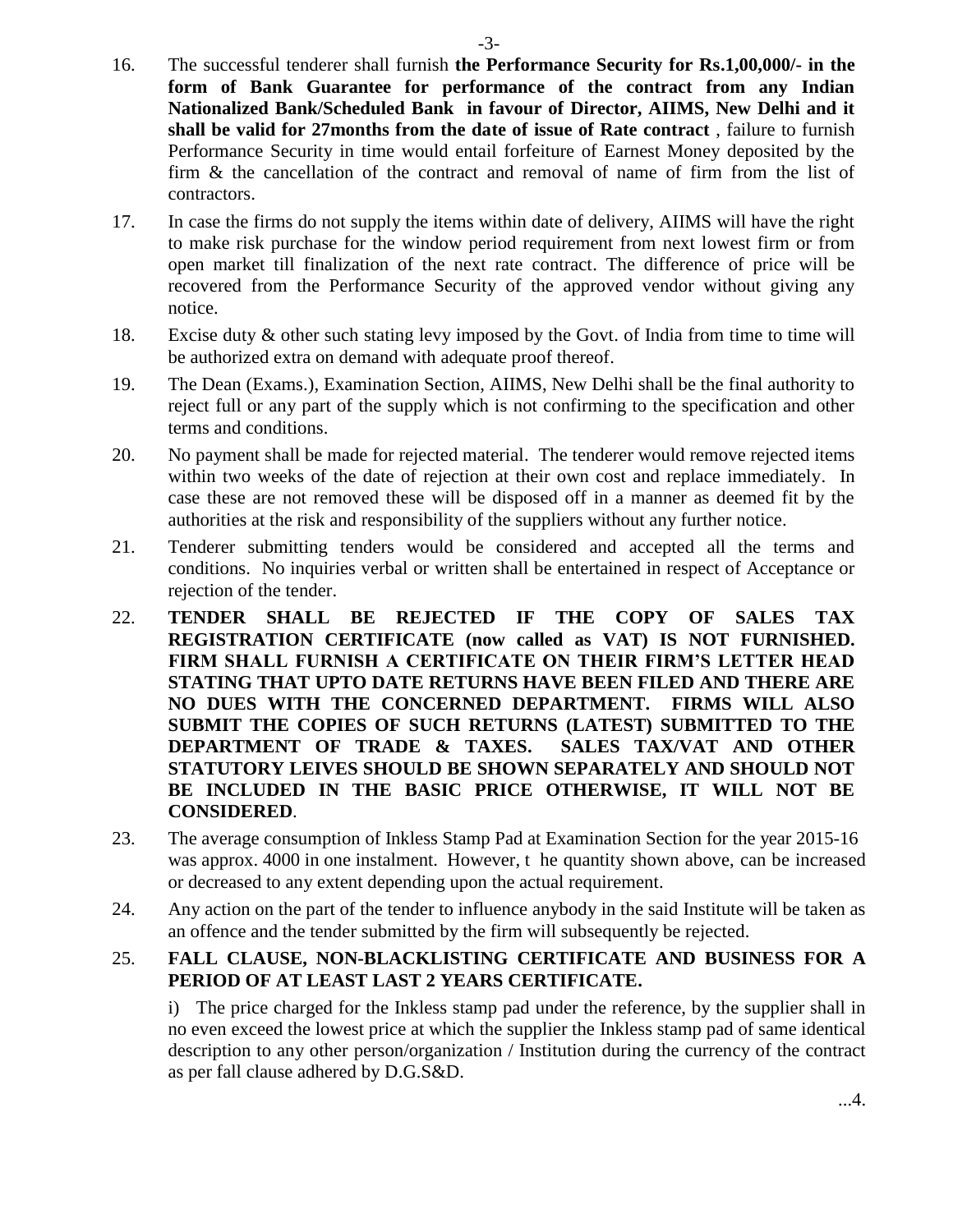"If any time, during the said period the supplier reduced the said prices of such item to any other person/organization/Govt. Institution/Co-Operative Stores at price lower than the quoted price, he shall forthwith notify such reduction or sale to the **Asstt. Controller (Exams), Examination Section, All India Institute of Medical Sciences** and the price payable for the Examination Section supplied after the date of coming into force of such reduction or sale shall stand correspondingly reduced for AIIMS".

ii) The tenderer shall furnish a non-blacklisting certificate that the firm has not been blacklistedin the past by any government/ Private institution. There is no vigilance/CBI case pending against the firm/supplier and the firm has not been blacklisted in the past by any Govt. or Private Organization.

iii) The tenderer /supplier should have been in this business for a period of at least last 3 years in the country in relation to the type of stores for which the quotations/tenders are being submitted.

The tenderer/supplier should attached above undertaking (**i.e.mentioned in clause No.25—i, ii & iii) On a non-judicial stamp paper of Rs.10/- Duly attestedby the notary** otherwise quotation shall be summarily rejected.

- 26. In case of any discrepancy in the figures, the rate mentioned in words will only be considered.
- 27. If at any time, any question, dispute or difference whatever shall arise between the two parties (AIIMS on the one hand and vendor on the other hand) in relation to the purchase either of the parties may give to the other notice in writing the existence of such a question, dispute or difference and the same shall be referred to two arbitrators, one to be nominated by the firm.

Either party shall serve such a notice of the existence of any question, dispute or difference in connection with this purchase within 30 days of the beginning of such dispute failing which all right or claims shall be deemed to have been forfeited and absolutely barred.

Before proceeding with the reference the arbitrators shall appoint/nominate an umpire. In the event of the arbitrators not agreeing in their award the umpire appointed by them shall enter upon the reference and his award shall be binding on the parties. The venue of the arbitration shall be at AIIMS.

The provision of the Indian Arbitration and Reconciliation Act 1996 and of rules framed if under and any statutory modification thereof shall be deemed to apply and be incorporated for the supply, installation, installation and commissioning etc.

Upon every or any such reference the cost of any incidents to the reference and awards respectively shall be at the discretion of the arbitrations on in the event not agreeing of the Umpire appointed by them who may determine the amount thereof or direct the same to be fixed as between solicitors and client or as between parties and shall direct by whom and in what manners the same shall be borne and paid.

28. The courts at Delhi will have the jurisdiction to try any matter, dispute or reference between theparties arising out of the contract. It is specifically agreed that no court outside and other than Delhi court shall have jurisdiction in the matter.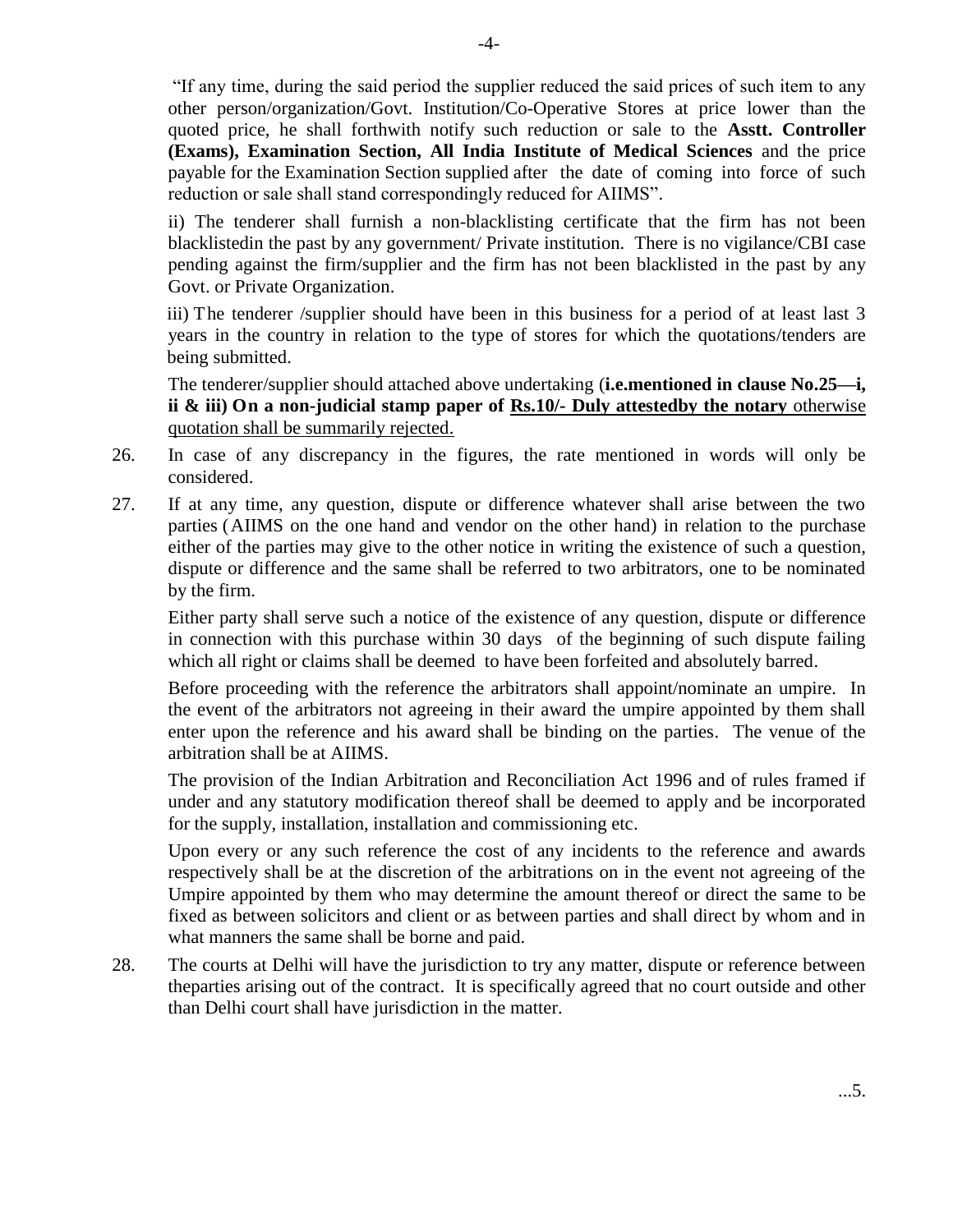- 29. Any failing of omission to carry out the provision of the contract by the supplier shall not give rise to any claim by any party, one against the either, if such failure of omission or arises from Force Majeure, which shall include all acts of natural calamities such as fire, flood, earthquake hurricane or any pestilence or from civil strikes, compliance with any stature and/or regulation of the Government, lookouts and strikes, riots, embargoes or from any political or other reasons beyond the suppliers control including war (whether declared or not) civil war or state or insurrection, provided that notice or the occurrence of any event by either party to the other shall be given within two weeks from the date of occurrence of such an event which could be attributed to force majeure conditions.
- 30. The tenderer shall furnish following certificates invariably along with technical bid, as applicable, otherwise, quotation shall be summarily rejected.

a) A declaration by the proprietor of the firm, in case, the firm is proprietorship firms **on nonjudicial stamp paper or worth Rs.100/- duly attested**.

b) An attested copy of partnership deed duly registered by the Registrar of firm, in case, of partnership firm.

c) An attested copy of article of memorandum with constitution of firm and guidelines, in case, of private limited firm with name, photo & signatures of all Directors.

- 31. A proof of ownership/partnership shall be submitted along with verification of address, telephone number and Fax number. A surprise visit to the premises by the representatives of the Institute shall be made to assess the firm"s capacity and standing.
- 32. Sample of the item in original packing, duly labelled ( printed and sealed having date of manufacturing, date of expiry, manufactured by with batch No. wherever applicable, should be attached with the Techno Commercial Bid Part-I. **Those tenders received without sample will be summarily rejected and no correspondence will be entertained in this regard**.
- 33. The tenderer are required to quote their rates on Price Bid/Financial Bid**(Schedule – C)**provided with the tender.
- 34. The percentage of Sales Tax (Now called as VAT) to be charged be clearly mentioned in **Schedule -C** along with rates.
- 35. Tender by Tele-fax/telegram/fax/e-mail will not be accepted.
- 36. The tenderer should submit statement of financial Accounts from their bankers/chartered accountants. The name of the bank/firm along with full address is to be furnished on their firm"s letterhead.
- 37. The tenderer is also required to submit performance report(s) from other similar organizations where the firm is registered for supply of Inkless Stamp Pad. The firm should also submit list of organization where Inkless Stamp Pads have been supplied failure to comply this clause will lead to rejection of their bid.
- 38. **SELECTION WILL BE MADE PURELY ON SAMPLE AND QUALITY BASIS. SAMPLES SHOULD BE GIVEN IN ORIGINAL PACK ONLY AND IT SHOULD BE SUBMITTEDWITHTECHNO-COMMERICAL BID. IT MUST BE NECESSARY THAT THE RATES QUOTED IN FINANCIAL BID OF THE SAMPLE SUBMITTED WITH TECHNOCOMMERCIAL BID.**
- 39. Rates should be quoted strictly as per the tender specifications and should be valid for a period of minimum two years or till finalization of next tender and any deviation from specification shall not be considered at all.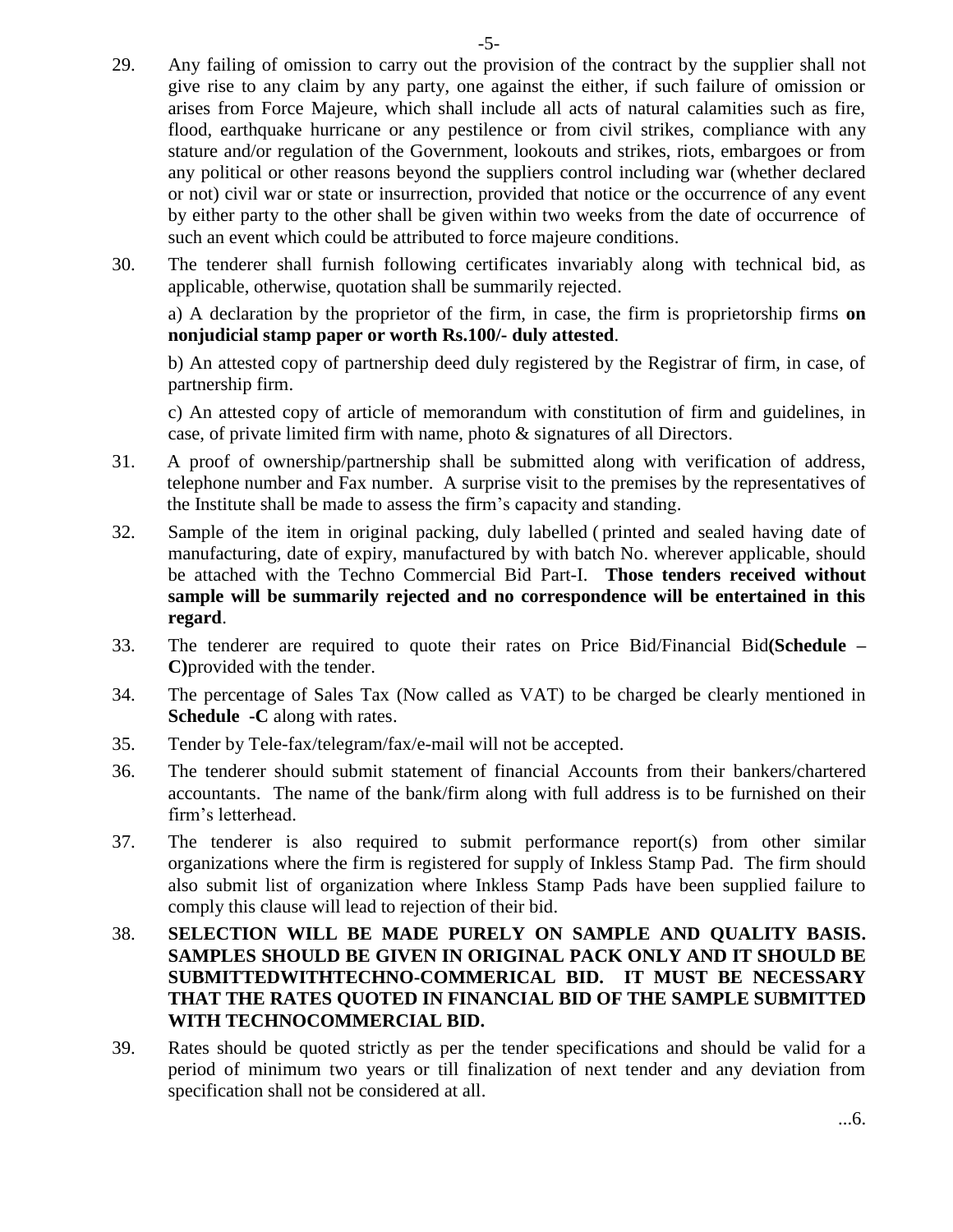- 40. If the tenderer gives a false statement on any of the above information, the firm/supplier will not be considered and their quotation/tender shall be deemed to be rejected and the security deposited will stand forfeited.
- 41. It will be the prerogative of the Examination Section, AIIMS to place the supply order for the whole lot/item or in piecemeal basis depending upon the requirement of the Section.
- 42. The Examination Section, AIIMS shall have the right to reject any tender without assigning any reason thereof who do not fulfil the pre-qualification requirement of the tender. No correspondence will be entertained in this regard.
- 43. Payment of the approved vendor for supply of Inkless Stamp Pad items at AIIMS shall be made through cheque or electronic clearing system. In case of cheque, the same will be dispatched through registered post/Electronic Transfer system the charges shall be deducted from their bills.
- 44. AIIMS may terminate the contract at any time by giving 2 weeks" notice while the firm shall be required to give 2 calendar months notice if they desire to discontinue the supply only due to force majeure giving adequate reasons thereof.

# 45. **THE FORWARDING LETTER/ UNDERTAKING (SCHEDULE-A) DULY SIGNED SHOULD INVARIABLY BE RETURNED ALONG WITH TECHNO COMMERCIAL BID FAILING WHICH THE TENDER SHALL BE REJECTED.**

46. The awarded contract may be extended for further one year or its part thereof on mutual agreement of both parties.

#### 47. **Risk Purchase Clause**

In case of non-supply/less supply of ordered items at Examination Section, AIIMS shall have right to purchase from L-2 vendor/open market; after invoking this clause. The price difference shall be recovered from L-1 (approved vendor).

# 48. **THE TENDER DOCUMENTS DOWNLOADED FROM THE WEBSITE**:-

**The bidders may download the tender document directly from the website available at [www.aiims.ac.in](http://www.aiims.ac.in/) and [www.aiimsexams.org](http://www.aiimsexams.org/) in such case, the bidder are required to submit the tender cost of Rs.1000/- (Non-Refundable) by way of separate demand draft drawn in favour of Director, AIIMS and bidders should specifically super scribe,**  "DOWNLOADED FROM THE WEBSITE" on the top left corner of the outer **envelope containing Techno-Commercial Bid & Price Bid separately. In nocase, the tender cost fee should be mixed with EMD amount. The tenders not following the above procedure will be summarily rejected.**

**TENDERS SHOULD BE SUBMITTED IN TWO PARTS PART-I CONTAINING TECHNO-COMMERCIAL BID IN ONE SEALED COVER AND PART-II CONTAINING PRICE BID/FINANCIAL BID IN OTHER SEALED COVER. ALL THE PRE-QUALIFICATION DOCUMENTS INCLUDING EMD AS REQUIRED INVARIABLY BE ACCOMPANIED WITH THE TECHNO-COMMERCIAL BID. TENDERS SUBMITTED WITHOUT FOLLOWING AS PRESCRIBED ABOVE WILL BE SUMMARILY REJECTED.**

#### **Note:-**

- a) If the above-mentioned certificates/documents are not submitted along with the tender, such officers will not be considered and will be out rightly rejected.
- b) Any tenderer/ supplier giving false information shall be disqualified and removed from the rate contract. No business, henceforth, will be done with the firm/supplier.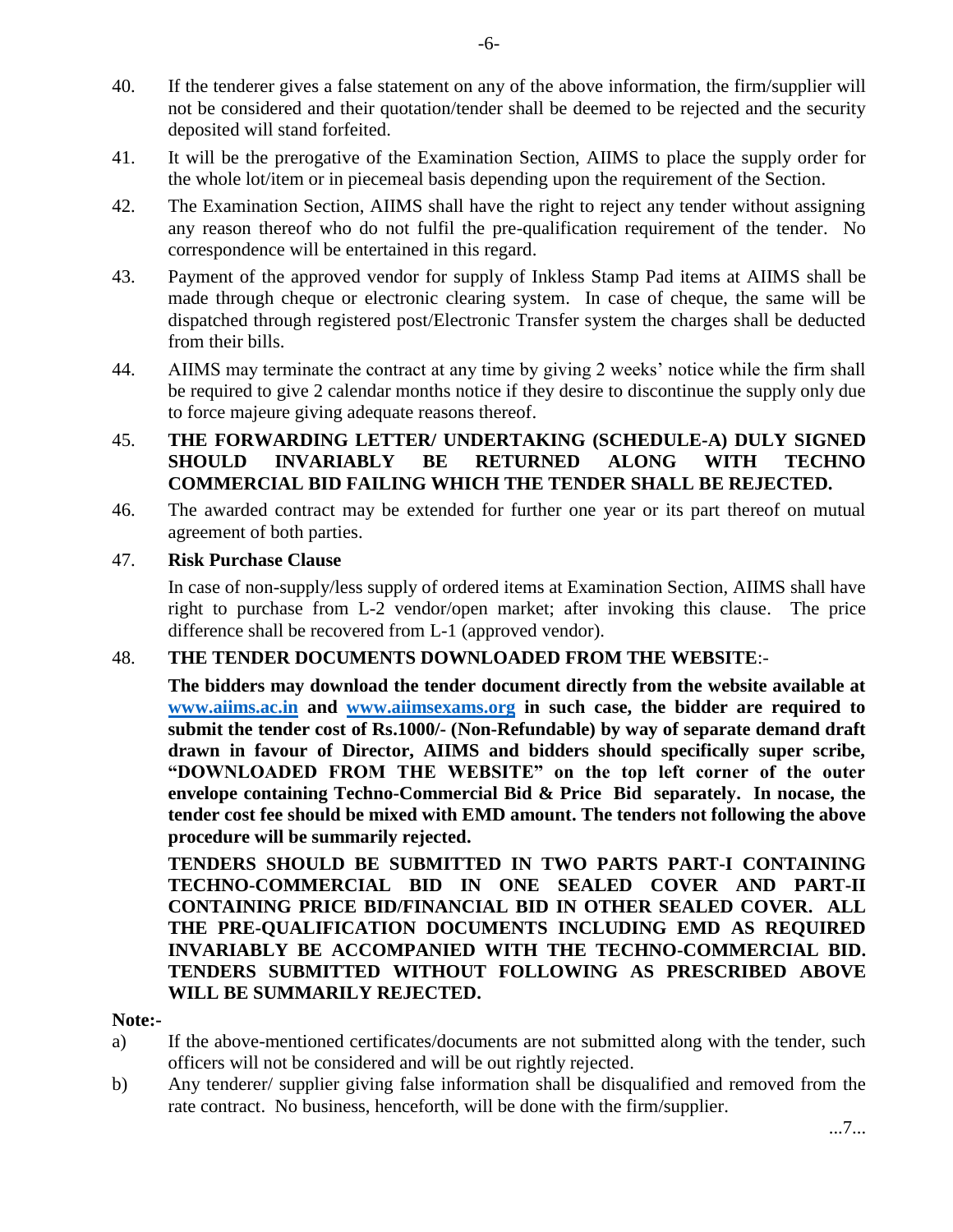**Check list of Essential Certificate/Documents required to be submitted with the Techno Commercial Bid-Part-I (Failing which the tender shall be rejected).**

I/We now submitted herewith following documents/certificates as per tender requirement which are enclosed as per detail below:

| S.No. | <b>Tender Requirement</b>                                                                                                                                                                                                                                                                | Page No. |  |  |
|-------|------------------------------------------------------------------------------------------------------------------------------------------------------------------------------------------------------------------------------------------------------------------------------------------|----------|--|--|
| 1.    | An undertaking in accordance with the Tender Clause No.12 for<br>uninterrupted supply of approved items during currency of the contract (on an<br>non-judicial stamp paper of Rs.10/- & attested by notary)                                                                              |          |  |  |
| 2.    | EMD/Bid Security (as per Clause No.14                                                                                                                                                                                                                                                    |          |  |  |
| 3.    | Sales tax (now called as VAT) registration certificate (as per clause no.22)                                                                                                                                                                                                             |          |  |  |
| 4.    | A certificate on firm's letterhead stating that up to date returns have been<br>filed and there are no dues with the concerned department. Firm will also<br>submit the copies of such returns (latest) submitted to the department of Trade<br>and Taxes. (as per Clause no.22)         |          |  |  |
| 5.    | Fall clause declaration, Non-black listing declaration, Experience of Business<br>in relation to the type of Stores for a period of at-least last 2 years (these<br>undertaking should attach on an non-judicial stamp paper of Rs.10/- $\&$<br>attested by notary (as per clause no.25) |          |  |  |
| 6.    | Declaration regarding proprietorship/ partnership/ Pvt. Ltd (as per clause<br>no.30)                                                                                                                                                                                                     |          |  |  |
| 7.    | Samples with their brands name (as per clause no.32)                                                                                                                                                                                                                                     |          |  |  |
| 8.    | Statement of Accounts for the last three years (2013-14, 2014-15 and 2015-16<br>(as per clause no.36)                                                                                                                                                                                    |          |  |  |
| 9.    | Performance report and list of organizations where the material have been<br>supplied in the last 2 year (as per clause no.37)                                                                                                                                                           |          |  |  |
| 10.   | Schedule $-A$ (as per clause no.45)                                                                                                                                                                                                                                                      |          |  |  |